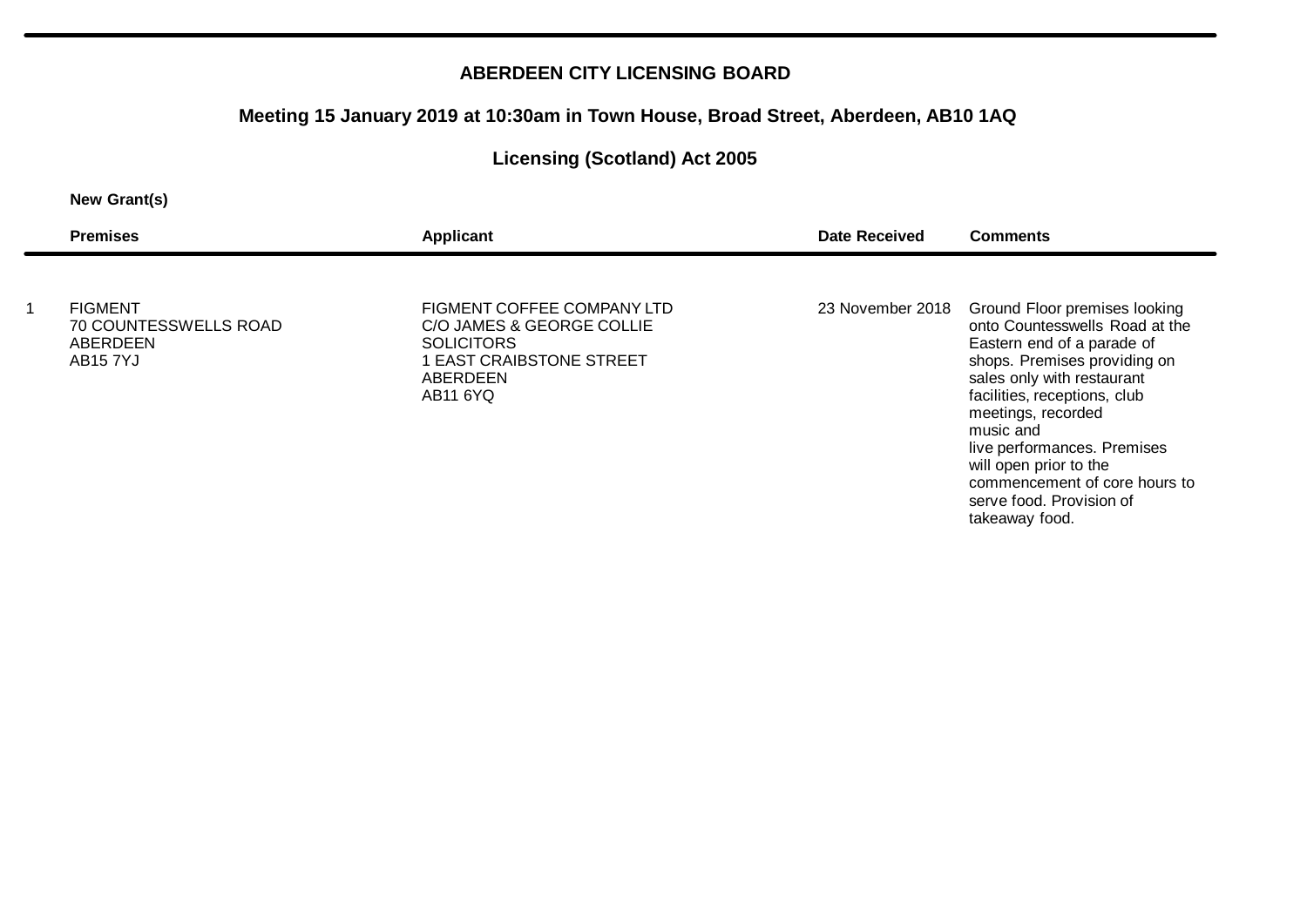# **Meeting 15 January 2019 at 10:30am in Town House, Broad Street, Aberdeen, AB10 1AQ**

# **Licensing (Scotland) Act 2005**

#### **Provisional(s)**

|   | <b>Premises</b>                                                                                              | <b>Applicant</b>                                                                                                                         | <b>Date Received</b> | <b>Comments</b>                                                                                                                                                                                                                                                                               |
|---|--------------------------------------------------------------------------------------------------------------|------------------------------------------------------------------------------------------------------------------------------------------|----------------------|-----------------------------------------------------------------------------------------------------------------------------------------------------------------------------------------------------------------------------------------------------------------------------------------------|
| 2 | <b>SIMPSON PAVILION</b><br><b>WOOLMANHILL HOSPITAL</b><br><b>SKENE STREET</b><br>ABERDEEN<br><b>AB25 1LD</b> | G1 GROUP PLC<br><b>C/O BRUNTON MILLER</b><br><b>SOLICITORS</b><br><b>HERBERT HOUSE</b><br>22 HERBERT STREET<br><b>GLASGOW</b><br>G20 6NB | 14 November 2018     | Hotel premises with on sales<br>Sunday to Thursday 10:00 -<br>02:00; Friday and Saturday<br>10:00 - 03:00 and off sales<br>Monday to Sunday 10:00 -<br>22:00. Offering accommodation,<br>conference,<br>restaurant, bar                                                                       |
|   |                                                                                                              |                                                                                                                                          |                      | meals, receptions, club<br>meetings, recorded music, live<br>performances, dance, theatre,<br>film, gaming, televised sport.<br>Children and young persons<br>aged 0-17 allowed access at<br>all times to public parts<br>under supervision of an adult<br>and at Management's<br>discretion. |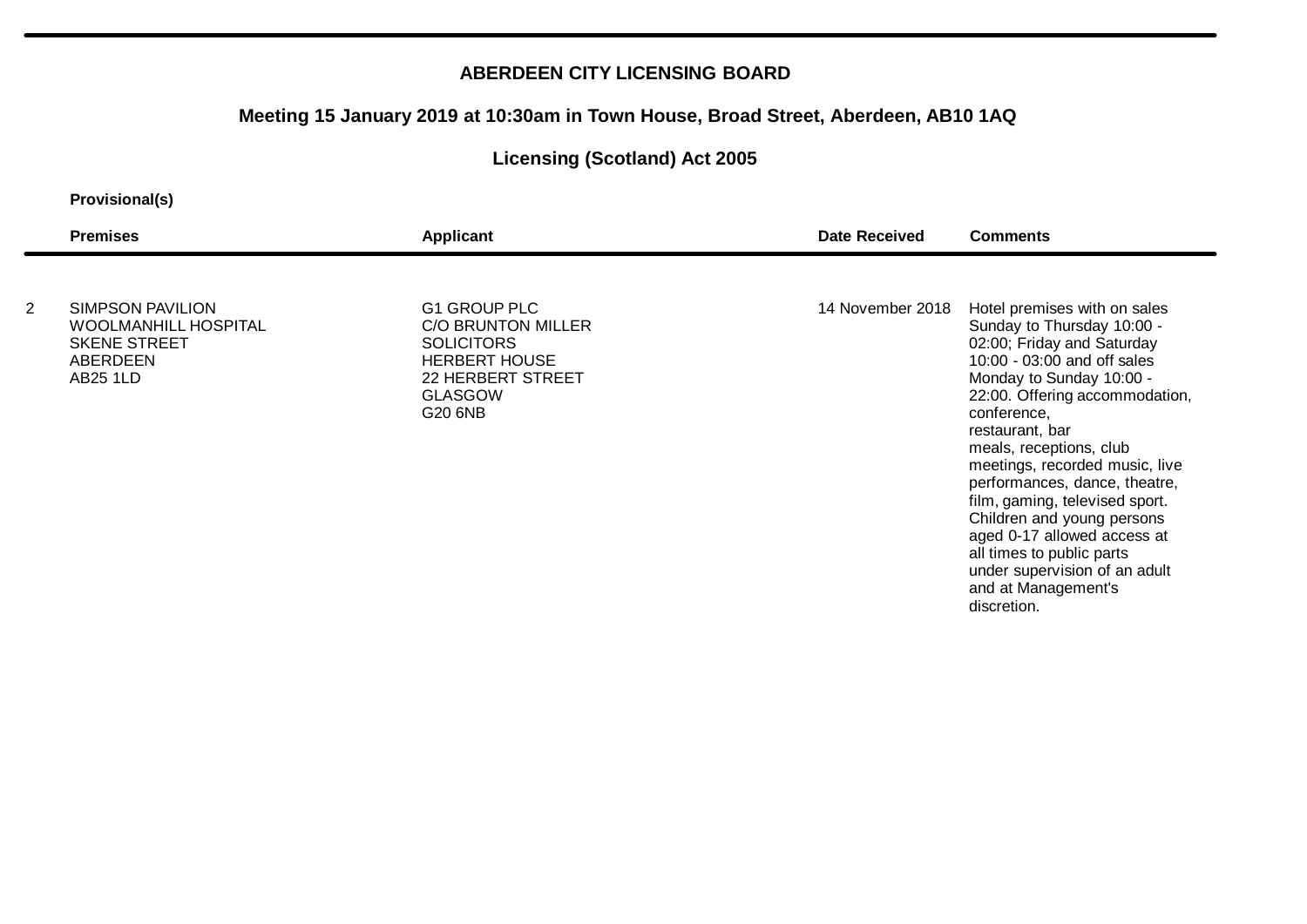# **Meeting 15 January 2019 at 10:30am in Town House, Broad Street, Aberdeen, AB10 1AQ**

# **Licensing (Scotland) Act 2005**

|                          | <b>Premises</b>                                                              | <b>Applicant</b>                                                                                                                                      | <b>Date Received</b> | <b>Comments</b>                                                                                                                                                                                                                                                    |
|--------------------------|------------------------------------------------------------------------------|-------------------------------------------------------------------------------------------------------------------------------------------------------|----------------------|--------------------------------------------------------------------------------------------------------------------------------------------------------------------------------------------------------------------------------------------------------------------|
| 3                        | <b>BREWDOG CASTLEGATE</b><br><b>5 UNION STREET</b><br>ABERDEEN               | <b>BREWDOG RETAIL LIMITED</b><br>C/O TLT LLP<br>140 WEST GEORGE STREET                                                                                | 5 December 2018      | Amendment to terminal hour on<br>Sunday to Thursday from 00:00<br>to 02:00 for whole premises.                                                                                                                                                                     |
|                          | <b>AB11 5BU</b>                                                              | <b>GLASGOW</b><br><b>G2 2HG</b>                                                                                                                       |                      | Amendment to terminal hour on<br>Friday and Saturday from 01:00<br>to 03:00 for whole premises.<br>Amendment to<br>commencement hour<br>on Friday and Saturday from<br>10:00 to 12:00 for whole<br>premises.<br>Amendment to children and<br>young persons access. |
| $\overline{\mathcal{A}}$ | <b>CAFE BOHEME</b><br><b>23 WINDMILL BRAE</b><br>ABERDEEN<br><b>AB11 6HU</b> | CAFE BOHEME RESTAURANT LIMITED                                                                                                                        | 3 December 2018      | Amendment to operating plan to<br>include live performances.                                                                                                                                                                                                       |
| 5                        | <b>CENTRAL BAR</b><br>415 GREAT NORTHERN ROAD<br>ABERDEEN<br><b>AB24 2EU</b> | SPIRIT PUB COMPANY (LEASED)<br><b>LIMITED</b><br>C/O TLT LLP<br><b>SOLICITORS</b><br><b>HANOVER STREET</b><br><b>EDINBURGH</b><br>EH <sub>2</sub> 1EL | 29 November 2018     | Amendment of commencement<br>hour<br>Monday to Sunday from 11:00 to<br>10:00 for on and off sales.<br>Amendment of terminal hour on<br>Friday and Saturday from 00:00<br>to 01:00 for on sales.                                                                    |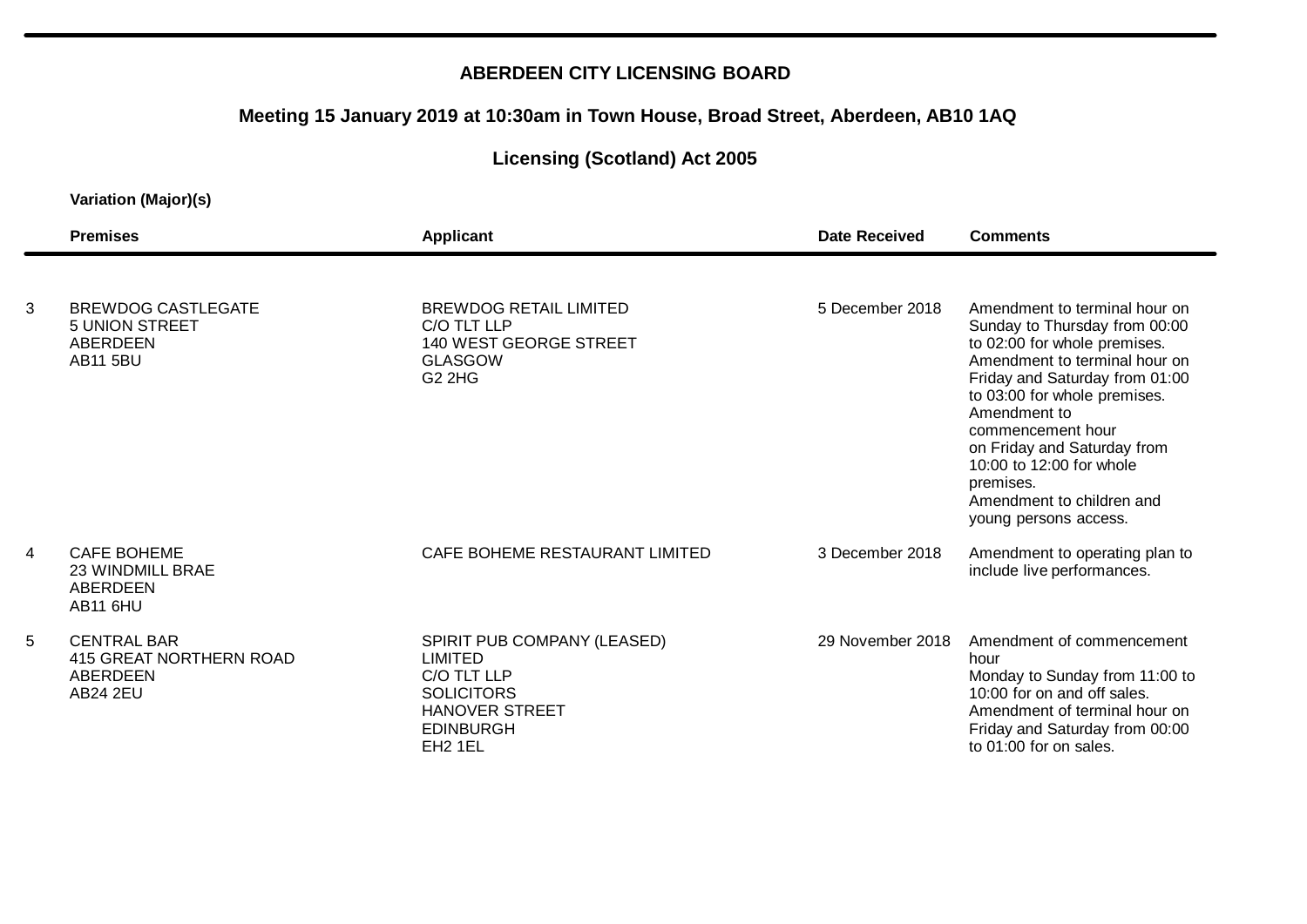### **Meeting 15 January 2019 at 10:30am in Town House, Broad Street, Aberdeen, AB10 1AQ**

### **Licensing (Scotland) Act 2005**

|   | <b>Premises</b>                                                                                                  | <b>Applicant</b>                                                                                                                               | Date Received    | <b>Comments</b>                                                                                                                                                                                                                                                                                                                                                             |
|---|------------------------------------------------------------------------------------------------------------------|------------------------------------------------------------------------------------------------------------------------------------------------|------------------|-----------------------------------------------------------------------------------------------------------------------------------------------------------------------------------------------------------------------------------------------------------------------------------------------------------------------------------------------------------------------------|
| 6 | <b>GRAMPIAN BAR</b><br>21 VICTORIA ROAD<br><b>ABERDEEN</b><br><b>AB11 9LS</b>                                    | SPIRIT PUB COMPANY (LEASED)<br><b>LIMITED</b><br>C/O TLT LLP<br>140 WEST GEORGE STREET<br><b>GLASGOW</b><br><b>G2 2HG</b>                      | 29 November 2018 | Amendment to terminal hour on<br>Sunday to Wednesday from 23:00<br>to 00:00 and on Thursday to<br>Saturday from 00:00 to 01:00                                                                                                                                                                                                                                              |
| 7 | HUSH (UNIT 6) AND JAMJAR (UNIT<br>10)<br>THE GALLERIA<br><b>BON ACCORD STREET</b><br>ABERDEEN<br><b>AB11 6FB</b> | <b>BLU INNS LIMITED</b>                                                                                                                        | 22 November 2018 | Variation to operating plan to<br>include conference facilities;<br>Variation to layout plan to<br>increase capacity<br>incorporating empty units<br>7,8,9,10 into licenced<br>premises;<br>Deletion of requirement at<br>5(f) of the operating plan to<br>have stewards from 18:00 and.<br>Variation to remove the<br>Significant entertainment<br>condition from licence. |
| 8 | <b>LANGDYKES</b><br><b>LOIRSTON AVENUE</b><br><b>COVE BAY</b><br><b>ABERDEEN</b><br>AB12 3HE                     | SPIRIT PUB COMPANY (LEASED)<br>LIMITED<br>C/O TLT LLP<br><b>SOLICITORS</b><br><b>HANOVER STREET</b><br><b>EDINBURGH</b><br>EH <sub>2</sub> 1EL | 29 November 2018 | Amendment to daily<br>commencement hours from 11:00<br>to 10:00 for both on sales and<br>off sales.<br>Amendment to terminal hour on<br>Friday and Saturday from 00:00<br>to 01:00                                                                                                                                                                                          |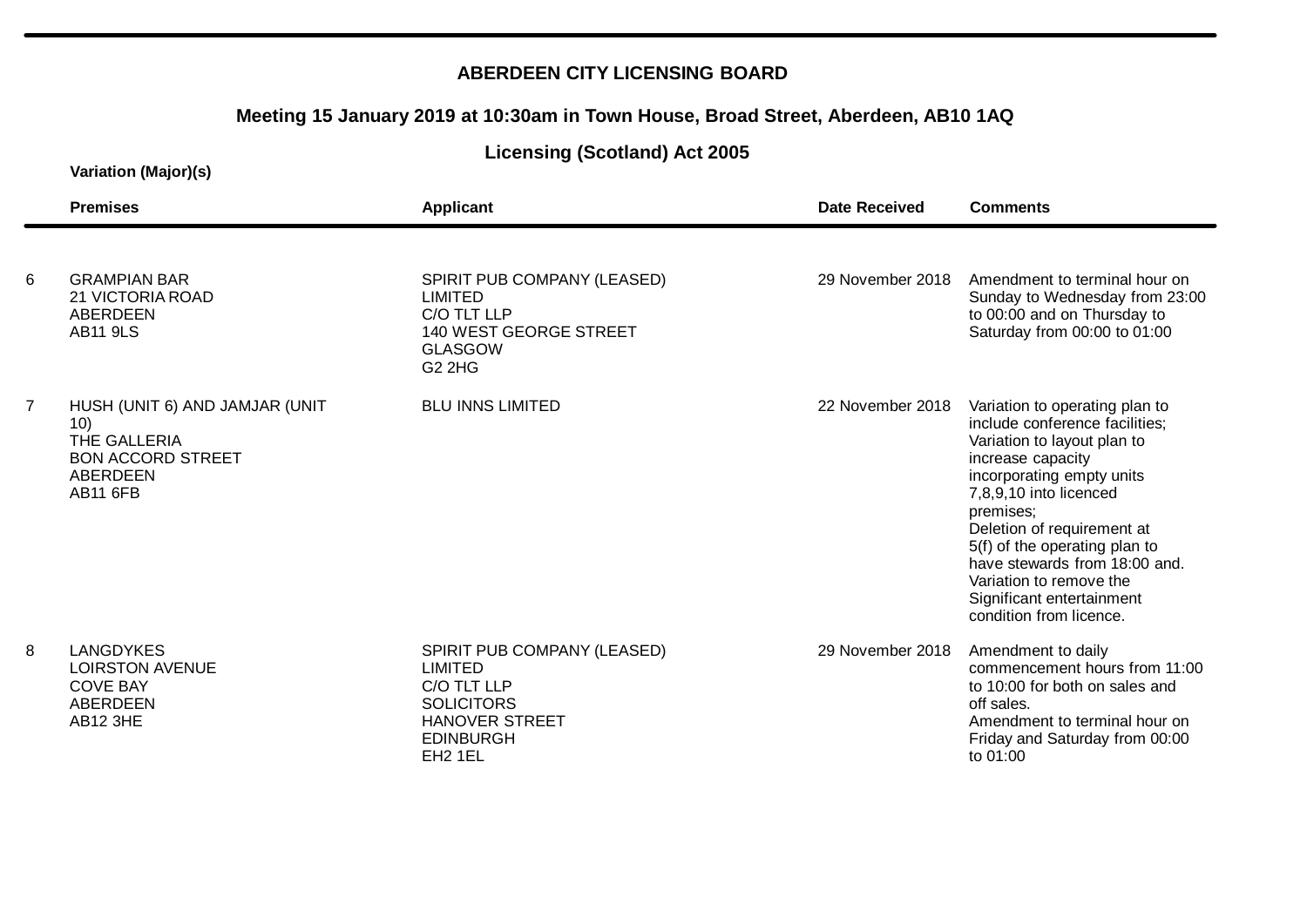# **Meeting 15 January 2019 at 10:30am in Town House, Broad Street, Aberdeen, AB10 1AQ**

### **Licensing (Scotland) Act 2005**

|    | <b>Premises</b>                                                                    | <b>Applicant</b>                                                                                                                                          | Date Received    | <b>Comments</b>                                                                                                                                                                                                                                                                                                                                                                                       |
|----|------------------------------------------------------------------------------------|-----------------------------------------------------------------------------------------------------------------------------------------------------------|------------------|-------------------------------------------------------------------------------------------------------------------------------------------------------------------------------------------------------------------------------------------------------------------------------------------------------------------------------------------------------------------------------------------------------|
| 9  | <b>MCNASTY'S</b><br><b>37 SUMMER STREET</b><br><b>ABERDEEN</b><br><b>AB10 1SB</b>  | <b>BOOKTWIN LIMITED</b><br>C/O RAEBURN CHRISTIE CLARK &<br><b>WALLACE</b><br><b>SOLICITORS</b><br>12-16 ALBYN PLACE<br><b>ABERDEEN</b><br><b>AB10 1PS</b> | 21 November 2018 | Amendment to commencement hour<br>on a Friday and Saturday from<br>10:00 to 11:00 and amendment<br>to terminal hour on Friday and<br>Saturday from 01:00 to 02:00.<br>Amendment of commencement<br>hour<br>for off sales from<br>10:00 to<br>11:00.                                                                                                                                                   |
| 10 | <b>PARAMOUNT BAR</b><br>21 BON ACCORD STREET<br><b>ABERDEEN</b><br><b>AB11 6EA</b> | SIGNATURE PUBS LIMITED<br>C/O TLT LLP<br><b>SOLICITORS</b><br><b>HANOVER STREET</b><br><b>EDINBURGH</b><br>EH <sub>2</sub> 1EL                            | 29 November 2018 | Amendment to terminal hour on<br>Fridays and Saturdays from<br>02:00 to 03:00.<br>Amendment to commencement hour<br>Sunday to Thursday from 10:00<br>to 11:00 for on sales.<br>Amendment to<br>terminal hour<br>Sunday to Thursday from 00:00<br>to 02:00.<br>Amendment to commencement hour<br>on Sunday from 12:30 to 11:00<br>for off sales.<br>Removal of significant<br>entertainment condition. |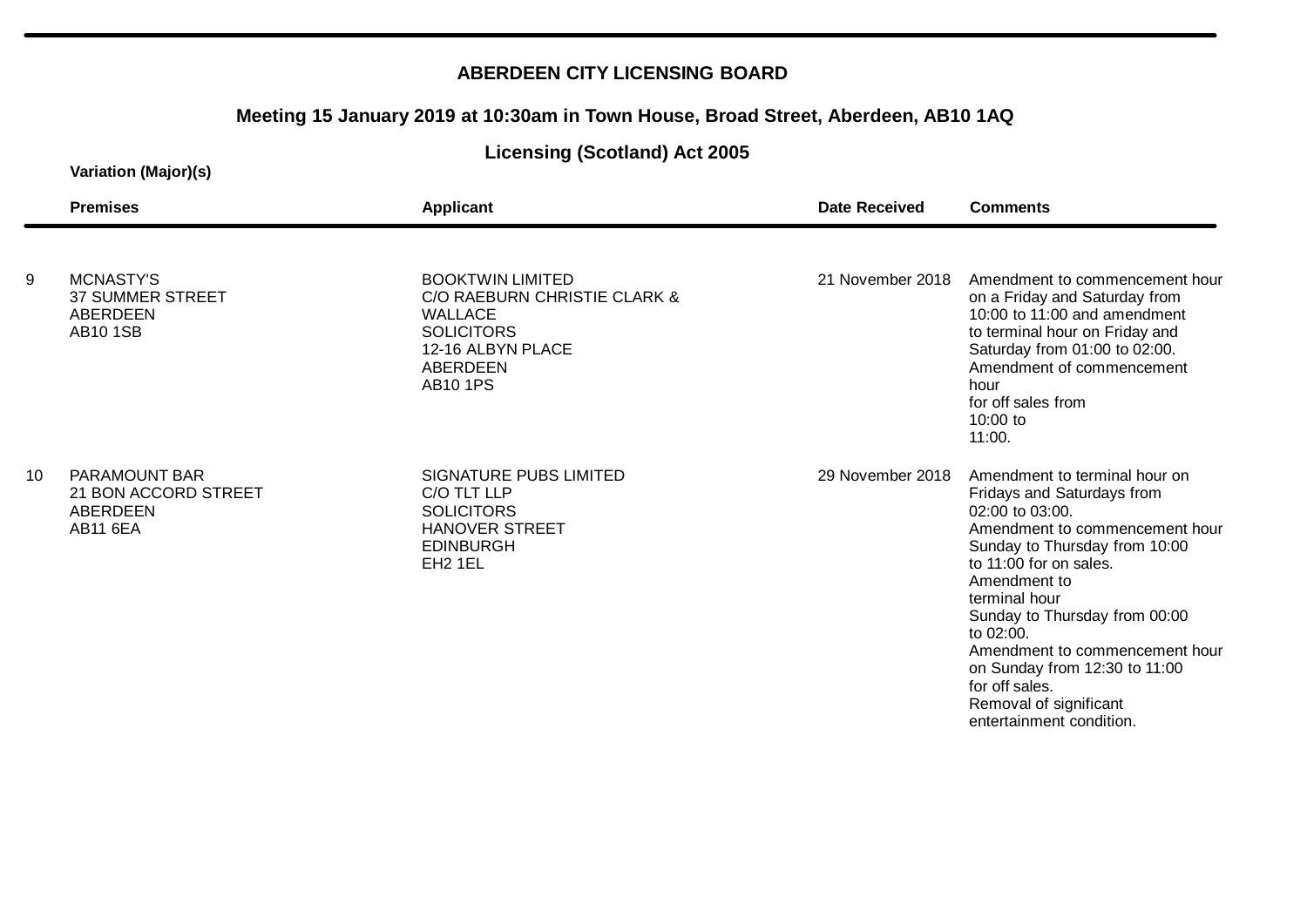### **Meeting 15 January 2019 at 10:30am in Town House, Broad Street, Aberdeen, AB10 1AQ**

### **Licensing (Scotland) Act 2005**

|    | <b>Premises</b>                                                       | Applicant                                                                                                                              | Date Received   | <b>Comments</b>                                                                                                                                                                                                                                                                                                        |
|----|-----------------------------------------------------------------------|----------------------------------------------------------------------------------------------------------------------------------------|-----------------|------------------------------------------------------------------------------------------------------------------------------------------------------------------------------------------------------------------------------------------------------------------------------------------------------------------------|
| 11 | THE ASSEMBLY<br><b>3 SKENE TERRACE</b><br>ABERDEEN<br><b>AB10 1RN</b> | FORUM BAR AND CLUB LIMITED<br>C/O HILL BROWN LICENSING LLP<br><b>RWF HOUSE</b><br><b>5 RENFIELD STREET</b><br><b>GLASGOW</b><br>G2 5EZ | 17 October 2018 | Amendment to operating plan to<br>include club meetings within<br>core hours, films and gaming.<br>Amendment to include a hot<br>food stand for private<br>catering at events.<br>Amendment to live<br>and recorded<br>music to include music<br>exceeding 85dB.<br>Amendment to children and<br>young persons access. |
| 12 | THE CHESTER HOTEL<br>59 QUEEN'S ROAD<br>ABERDEEN<br><b>AB15 4YP</b>   | THE CHESTER HOTEL LIMITED<br>C/O BURNESS PAULL LLP<br><b>SOLICITORS</b><br><b>UNION PLAZA</b><br>1 UNION WYND<br>ABERDEEN<br>AB10 1DQ  | 3 December 2018 | Renovation of premises with<br>the addition of apartments<br>with mini bars which increases<br>capacity from 1726 to 2398.<br>All food and beverage service<br>will be from main hotel.                                                                                                                                |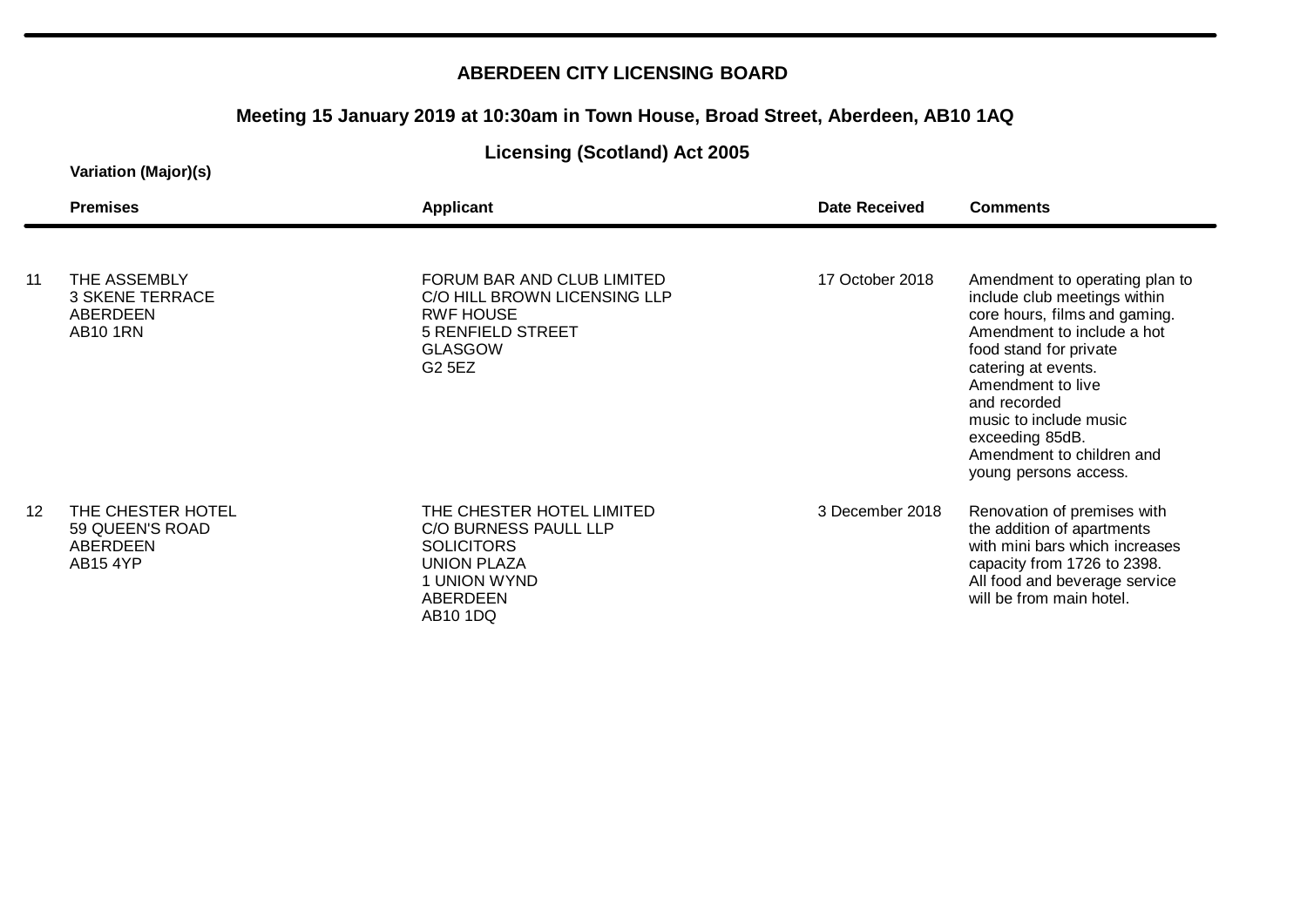# **Meeting 15 January 2019 at 10:30am in Town House, Broad Street, Aberdeen, AB10 1AQ**

### **Licensing (Scotland) Act 2005**

|    | <b>Premises</b>                                                                                    | <b>Applicant</b>                                                                                                                                           | <b>Date Received</b> | <b>Comments</b>                                                                                                                                                                                                                                                                                                           |
|----|----------------------------------------------------------------------------------------------------|------------------------------------------------------------------------------------------------------------------------------------------------------------|----------------------|---------------------------------------------------------------------------------------------------------------------------------------------------------------------------------------------------------------------------------------------------------------------------------------------------------------------------|
| 13 | THE RAJ SPICE<br><b>ZARA HOUSE</b><br><b>BURNSIDE DRIVE</b><br><b>DYCE</b><br>ABERDEEN<br>AB21 0HW | RAJU AHMED<br>C/O JANET HOOD TRAINING &<br><b>CONSULTING LTD</b><br><b>KIRKTON OF BALFOUR</b><br><b>EDZELL</b><br><b>BRECHIN</b><br><b>ANGUS</b><br>DD97XU | 12 October 2018      | Amendment of terminal hour on<br>Fridays and Saturdays from<br>00:00 to 01:00. Amendment to<br>operating plan to include<br>seasonal variations.<br>Amendment to operating plan to<br>include outdoor<br>drinking area.<br>Amendment to children and                                                                      |
|    |                                                                                                    |                                                                                                                                                            |                      | young persons access.<br>Amendment to include televised<br>sports, theatre, film and<br>dance.<br>Amendment to include other<br>activities to include karaoke,<br>quiz nights, comedians and<br>magicians, childrens<br>entertainers and other<br>entertainment. Ancillary take<br>away facilities for food and<br>drink. |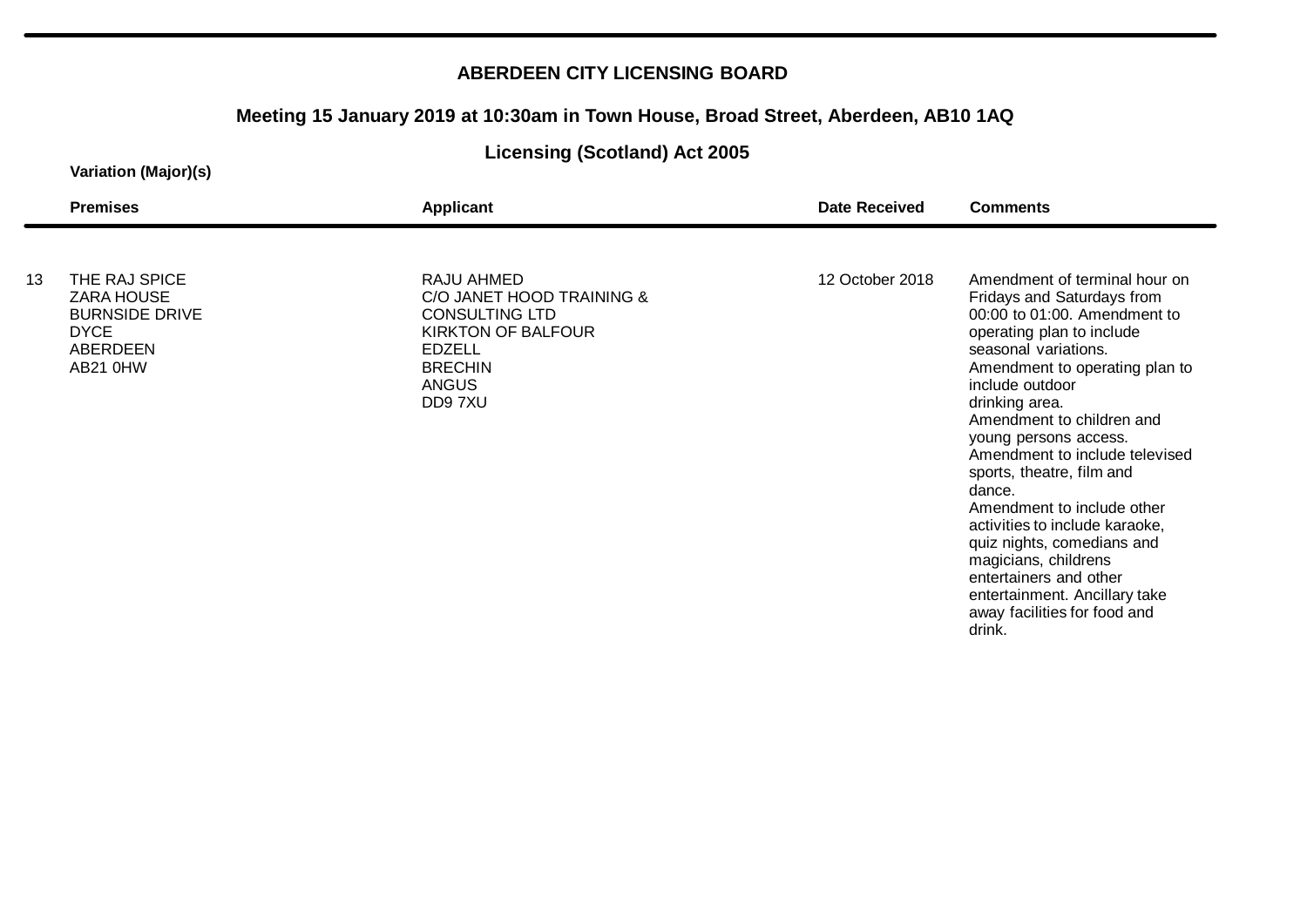# **Meeting 15 January 2019 at 10:30am in Town House, Broad Street, Aberdeen, AB10 1AQ**

### **Licensing (Scotland) Act 2005**

|    | <b>Premises</b>                                                       | Applicant                                                                                                                      | <b>Date Received</b> | <b>Comments</b>                                                                                                                                                                                                                                                                                                         |
|----|-----------------------------------------------------------------------|--------------------------------------------------------------------------------------------------------------------------------|----------------------|-------------------------------------------------------------------------------------------------------------------------------------------------------------------------------------------------------------------------------------------------------------------------------------------------------------------------|
| 14 | THE SPIRITUALIST<br>67 LANGSTANE PLACE<br>ABERDEEN<br><b>AB11 6EN</b> | SIGNATURE PUBS LIMITED<br>C/O TLT LLP<br><b>SOLICITORS</b><br><b>HANOVER STREET</b><br><b>EDINBURGH</b><br>EH <sub>2</sub> 1EL | 6 December 2018      | Amendment to commencement hour<br>on Friday and Saturday from<br>11:00 to 12:00 for on sales.<br>Amendment to terminal hour on<br>Sunday to Thursday from 00:00<br>to 02:00 for on sales.<br>Amendment to<br>terminal hour on<br>Friday and Saturday from 01:00                                                         |
|    |                                                                       |                                                                                                                                |                      | to 03:00 for on sales.<br>Amendment to commencement hour<br>on Friday and Saturday from<br>11:00 to 12:00 for off sales.<br>Amendment to commencement hour<br>on Sunday from 12:30 to 11:00<br>for off sales.<br>Amendment to operating plan to<br>include films.<br>Amendment to children and<br>young persons access. |